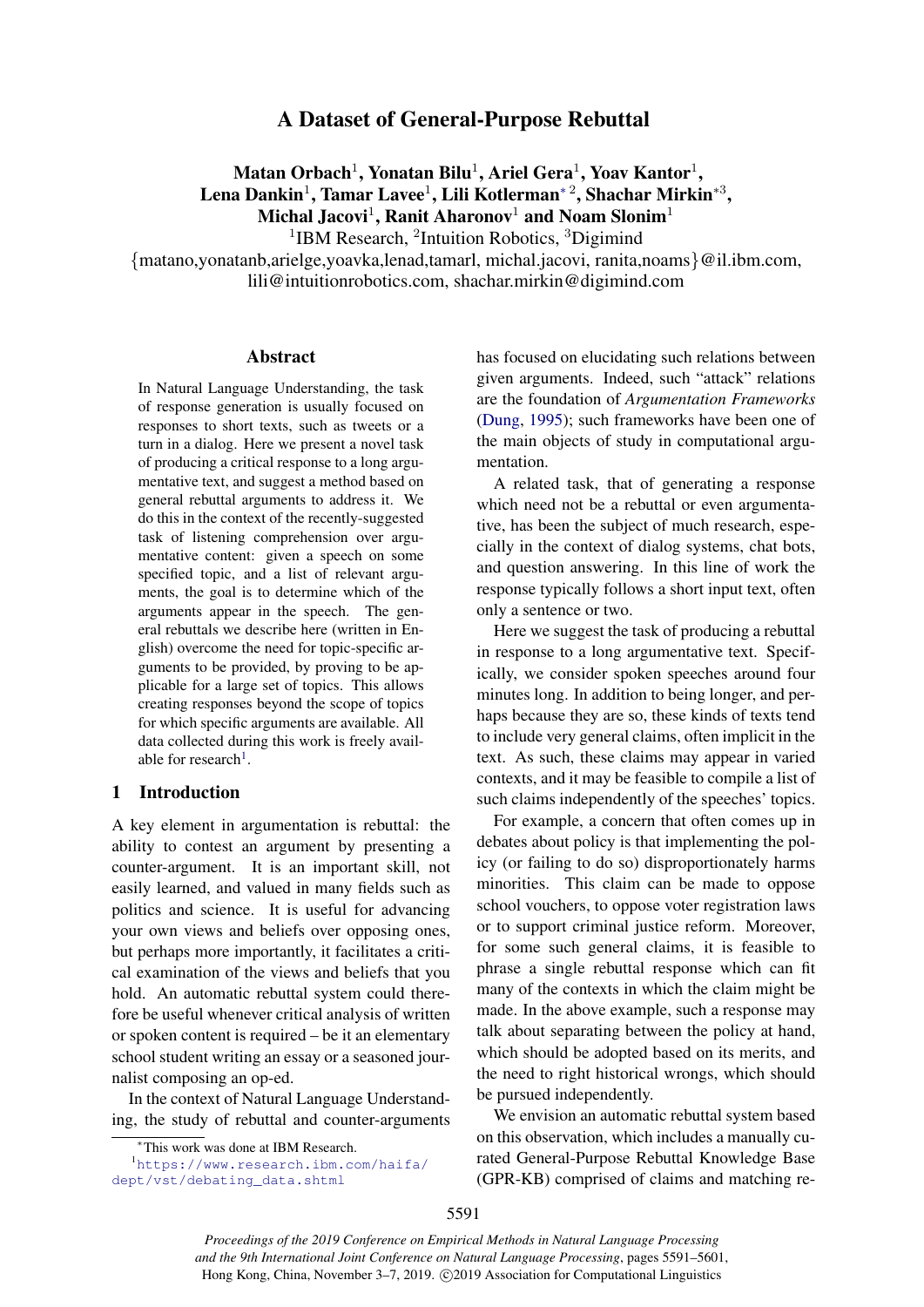buttal responses. Given an argumentative text, the system would identify which claims from the GPR-KB are made in the text (explicitly or implicitly), and produce a rebuttal using the available counter-arguments. Clearly, many of the claims made in the text would not appear in the GPR-KB. The objective is therefore not to identify and rebut all arguments, but rather to identify and rebut *some* arguments, and construct a GPR-KB that facilitates that.

Such a system (based on the more elaborate CoPA modeling of [Bilu et al.,](#page-9-1) [2019\)](#page-9-1) was indeed implemented as a key element in IBM's Project Debater rebuttal mechanism, and demonstrated during the live debate held between it and debating champion Harish Natarajan<sup>[2](#page-1-0)</sup>. However, a rebuttal system of this nature may be of interest beyond the realm of debating technologies. For example, such a system may be instrumental in making media consumption a more critical process, by automatically challenging the consumer with counterarguments. Similarly, it can be applicable in the education domain, stimulating critical thinking by prompting students with counter-arguments in response to (or during) essay-composition tasks.

The formation of a GPR-KB that is applicable to the real world poses several challenges. First, phrased claims must be both relevant to a variety of topics, and commonly used. Second, prewritten rebuttals should be effective and persuasive, even though they are created without prior knowledge of the context in which they are to be of use. We address these issues by turning to a domain in which a similar problem is solved by humans: the world of competitive debates. In these contests, successful debaters need to combine specific knowledge about the topic at hand, with general arguments that arise from the underlying principles of the debate. Their ability to use such general arguments for different topics lays the basis for using a GPR-KB as the one described above.

Accordingly, we asked an expert debater to create the initial GPR-KB by suggesting common claims and preparing matching rebuttals. The full process is detailed in §[3.2.](#page-2-0)

To assess the usefulness of the suggested claims and rebuttals in the real world, we performed several steps of labeling on the dataset we constructed in [Mirkin et al.](#page-9-2) [\(2018\)](#page-9-2), containing spoken argu-

mentative content discussing controversial topics. Details of this process, along with an analysis showing the high coverage obtained by our knowledge base, are described in §[4.](#page-3-0)

Another major challenge is the development of automatic methods for identifying whether knowledge-base claims are mentioned by speakers. We break this problem into a three-stage funnel – identifying whether: (i) a claim is relevant to the topic; (ii) the claim's stance aligns with that of the speaker; (iii) the claim was made by the speaker. We provide simple baseline results for this third step  $(\S 5)$  $(\S 5)$ . Interestingly, we observe that simply selecting the claim with the highest acceptance rate in the training data (without looking at the text) provides a challenging baseline.

The main contributions of this work are (i) the introduction of a novel task in NLU: producing rebuttal in response to a long argumentative text (ii) a manually constructed GPR-KB shared across multiple topics (iii) an additional layer of labeling to our dataset from [Mirkin et al.](#page-9-2) [\(2018\)](#page-9-2) for such claims (iv) a baseline for detecting whether such a claim was mentioned in a speech.

## 2 Related Work

In [Mirkin et al.](#page-9-2) [\(2018\)](#page-9-2) we introduced the task of Listening Comprehension over argumentative content. That work analyzes recorded speeches, and tries to identify whether arguments from iDe-bate<sup>[3](#page-1-1)</sup> are mentioned in the speech. Similarly, in [Lavee et al.](#page-9-3) [\(2019\)](#page-9-3) we addressed this task by first mining arguments from a large news corpus, and then identifying the arguments which are mentioned in speeches.

This work complements our previous works in two ways. First, the GPR-KB constructed here is of general claims, with wide cross-topic relevance. It facilitates Listening Comprehension for topics not mentioned in iDebate, or topics for which automatic argument mining does not yield satisfactory results. Second, while [Mirkin et al.](#page-9-2) [\(2018\)](#page-9-2) mention that the iDebate counter points can in principle be used for rebuttal, and [Lavee](#page-9-3) [et al.](#page-9-3) [\(2019\)](#page-9-3) suggest mining opposing arguments from their corpus to counter arguments mentioned in speeches, pursuing both ideas is left for future work. We pick up the baton (in the context of the GPR-KB suggested here), and annotate the validity of the counter arguments as rebuttal to the ideas

<span id="page-1-0"></span><sup>&</sup>lt;sup>2</sup>Video of the debate at [https://www.youtube.](https://www.youtube.com/watch?v=m3u-1yttrVw) [com/watch?v=m3u-1yttrVw](https://www.youtube.com/watch?v=m3u-1yttrVw)

<span id="page-1-1"></span><sup>3</sup> https://idebate.org/debatabase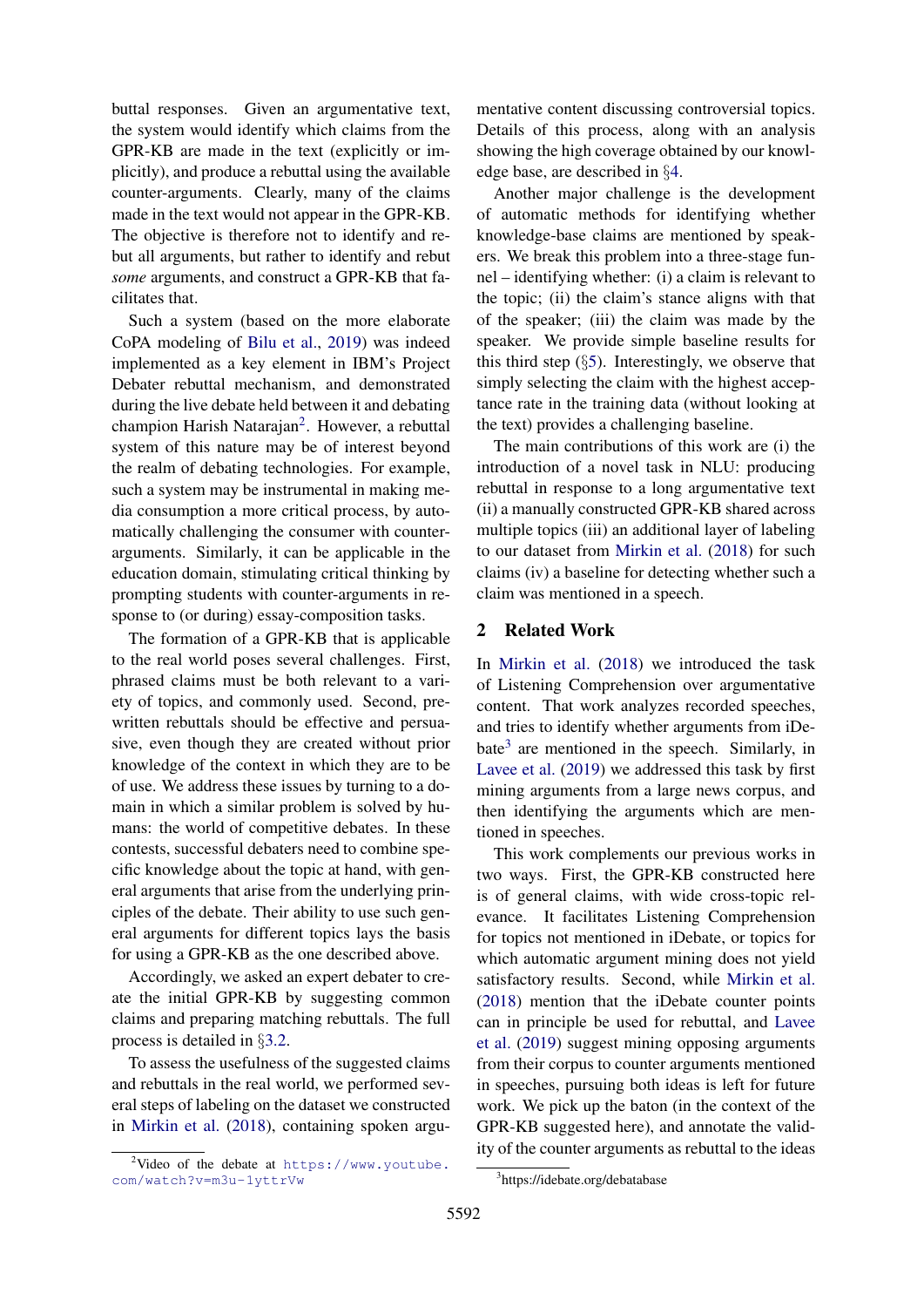expressed in a matching speech.

Response generation has been the subject of much research, using a wide variety of methods (e.g. [Ritter et al.,](#page-9-4) [2011;](#page-9-4) [Sugiyama et al.,](#page-9-5) [2013;](#page-9-5) [Shin et al.,](#page-9-6) [2015;](#page-9-6) [Yan et al.,](#page-10-0) [2016;](#page-10-0) [Xing et al.,](#page-10-1) [2017\)](#page-10-1). In the context of dialog systems (see recent survey in [Chen et al.,](#page-9-7) [2017\)](#page-9-7), there is usually a distinction between task-oriented systems [\(Wen](#page-10-2) [et al.,](#page-10-2) [2016\)](#page-10-2) and open-domain ones (Mazaré et al., [2018;](#page-9-8) [Weizenbaum,](#page-10-3) [1966\)](#page-10-3). The task here can be seen as lying in between the two: on the one hand it allows for a response to speeches on a variety of topics; on the other, the response is restricted to be a rebuttal of a claim made in the speech. A major difference from dialog systems is that in this task the analysis is of a complete speech - rather than taking turns, and the goal is to respond to some of the claims - but not necessarily all.

In the context of computational argumentation much attention has been given to mapping rebuttal or disagreement among arguments. Such works include datasets exemplifying these relations [\(Walker et al.,](#page-10-4) [2012;](#page-10-4) [Peldszus and Stede,](#page-9-9) [2015a;](#page-9-9) [Musi et al.,](#page-9-10) [2017\)](#page-9-10), modeling them [\(Sridhar](#page-9-11) [et al.,](#page-9-11) [2015\)](#page-9-11) and explicitly detecting them [\(Rosen](#page-9-12)[thal and McKeown,](#page-9-12) [2015;](#page-9-12) [Peldszus and Stede,](#page-9-13) [2015b;](#page-9-13) [Wachsmuth et al.,](#page-9-14) [2018\)](#page-9-14). The GPR-KB in this work is reminiscent of argument datasets that depict rebuttal relations, but the arguments are of a different type, being manually authored as general and applicable to a wide range of topics.

Most similar to our work is the task of generating an argument from an opposing stance for a given statement [\(Hua and Wang,](#page-9-15) [2018;](#page-9-15) [Hua et al.,](#page-9-16) [2019\)](#page-9-16). These works present a neural-based generative approach, and experiment with user-written posts. Our task differs in that the input is longer text, potentially containing multiple arguments.

## 3 Data

#### 3.1 Motions and Speeches

The speeches analyzed in this work are the 200 speeches provided by [Mirkin et al.](#page-9-2) [\(2018\)](#page-9-2). Each speech debates one of 50 motions originating from iDebate. In this data, the phrasing of the motions is often simplified to include an explicit *topic* and *action*. For example, the iDebate motion *This House would introduce goal line technology in football* is simplified to *We should introduce goal line technology*, where the topic is *goal line technology* and the action is *introduce*.

Speeches are evenly distributed between motions, each having two speeches supporting it (i.e. the speaker is arguing in favor of the motion) and two contesting it. They were recorded by 14 different speakers. A speech is given in several formats. We use the recorded audios and manuallycreated transcriptions. Recordings are about 4 minutes long, and the transcript texts contain on average 28.7 sentences and 833.1 tokens.

Lastly, the dataset contains claims taken from iDebate along with annotations identifying specific claims mentioned in particular speeches. Herein we refer to this data as iDebate18.

#### <span id="page-2-0"></span>3.2 Knowledge base construction

An experienced competitive debater was solicited to author claims that tend to come up in debates across varied topics, and to write a rebuttal argument for each such claim (see the Appendix for the guidelines). She was *not* given access to any of the iDebate18 motions, which are analyzed later on. In total, 39 pairs were constructed in this way.

Texts were allowed to incorporate the special tokens *[ACTION]* and *[TOPIC]*, which are replaced by the debate topic and suggested action when applied to a specific motion or speech. For example, in the context of the motion *We should introduce goal line technology*, the claim *[ACTION] [TOPIC] will encourage better choices* is translated to *introducing goal line technology will encourage better choices*.

In a second phase, the claim-rebuttal pairs were edited by the authors, as follows:

(i) Some rebuttal texts were written with the context of a full speech in mind, and included segments that refer to what a debater would include in such a speech. For example, one included the segment "I have proven that this method is effective". Such segments were edited out.

(ii) For some claims, it seemed that an opposite claim could also be made. In these cases the negation of the claim was also added to the knowledge base, along with an appropriate rebuttal. For example, in addition to the claim *"[AC-TION] [TOPIC] is the most practical way to solve the problem."*, we also added the claim *"[AC-TION] [TOPIC] is not the most practical way to solve the problem."*.

After these modifications, the final knowledge base includes 55 claim-rebuttal pairs. Claims are always one short single sentence, with an average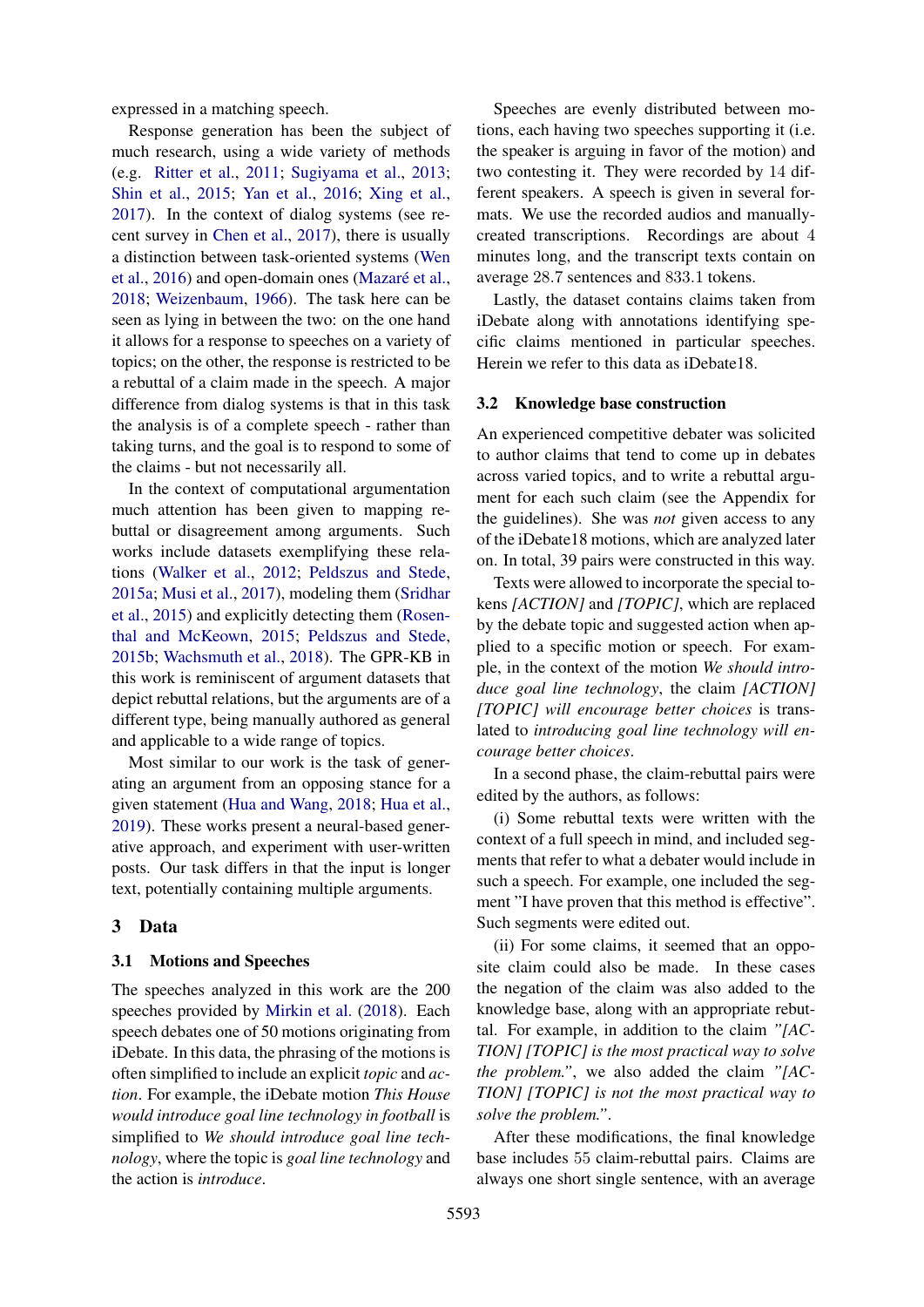<span id="page-3-1"></span>

| Claim                  | <b>Rebuttal</b>                                                                |  |  |
|------------------------|--------------------------------------------------------------------------------|--|--|
| We must limit personal | The greater good means nothing if the rights of individuals are being vio-     |  |  |
| choice in this case    | lated. It doesn't make sense to violate rights in order to protect them.       |  |  |
| [ACTION] [TOPIC] is    | While we need to take the economy into account when making decisions,          |  |  |
| good for the economy   | it cannot be the sole consideration or even the top priority in many cases.    |  |  |
|                        | In this case, the harms outweigh any benefits there may be to the economy.     |  |  |
| We need to protect the | A truly fair society is one where different people are afforded similar rights |  |  |
| weakest members of     | and are also trusted to look after themselves. While weaker segments of        |  |  |
| society                | society can be more vulnerable, this does not justify paternalistic policies   |  |  |
|                        | that are not beneficial for society as a whole.                                |  |  |

Table 1: Examples of GP-claims and matching rebuttals, created through the process described in §[3.2.](#page-2-0)

length of 8.5 tokens. Rebuttals are longer, on average 1.8 sentences long, and containing on average 32.9 tokens. Three examples from the GPR-KB are given in Table [1;](#page-3-1) henceforth we refer to the generated claims as *GP-claims*, or simply as *claims* when the context is clear.

# <span id="page-3-0"></span>4 Annotation Experiments

Four annotation experiments are described next, aimed at assessing the applicability of the generated GPR-KB to the real world. Each of the following subsections describes one experiment and its results. An overview of the whole process is depicted in Figure [1.](#page-3-2) The full annotation guidelines for each experiment appear in the Appendix.

## <span id="page-3-4"></span>4.1 Cross-Topic Relevancy

The GP-claims were written based on the experience of a professional debater, but without context of specific topics. The first annotation experiment aims to establish whether these claims indeed attain the desired goal of being applicable to a varied set of topics. For each motion in iDebate18, and for each GP-claim, we asked annotators to decide whether the claim supports the motion, opposes it or is not relevant<sup>[4](#page-3-3)</sup>. Annotation was done by  $7$ experienced annotators, and 5 answers were collected for each question.

A GP-claim was considered *relevant* to a motion when marked as supporting or opposing it by most annotators. The stance of relevant claims towards the motion was determined by majority. When a relevant claim has an equal number of supporting and opposing answers, its stance is considered undetermined.

<span id="page-3-2"></span>

Figure 1: Annotation overview: All motion-claim pairs were annotated for whether the claim is relevant to the motion (see  $\S 4.1$ ). For each claim, speeches discussing the relevant motions were annotated for whether the claim was mentioned in the speech (see §[4.2\)](#page-4-0), explicitly or implicitly. For explicitly mentioned claims, selected speech sentences were annotated for whether the claim was mentioned in the sentence (see §[4.3\)](#page-5-0). In addition, for claims mentioned in the speech, the corresponding Rebuttal Argument was annotated for whether it is a plausible rebuttal in the context of the speech (see §[4.4\)](#page-6-0). Blue rectangles indicate textual resources, violet ones indicate annotated resources, yellow ones refer to the relevant subsection.

Results Annotation included 2,750 claim-motion pairs<sup>[5](#page-3-5)</sup>, of which  $46\%$  are claims annotated as relevant to the motion. 20% are annotated as supporting the motion, 26% as opposing it, and a negligible number have an undetermined stance.

On average, 25.4 claims are annotated as relevant per motion. Inter-annotator agreement (average Cohen's Kappa [\(Cohen,](#page-9-17) [1960\)](#page-9-17) over pairs of annotators), is 0.52 for the three-labels task, and 0.45 for the binary label of relevant/irrelevant.

Figure [2](#page-4-1) shows the distribution of claims vs. the

<span id="page-3-3"></span><sup>&</sup>lt;sup>4</sup>The stance is required for the experiment in  $\S 4.2$ .

<span id="page-3-5"></span><sup>5</sup>All pairs of 50 motions and 55 claims.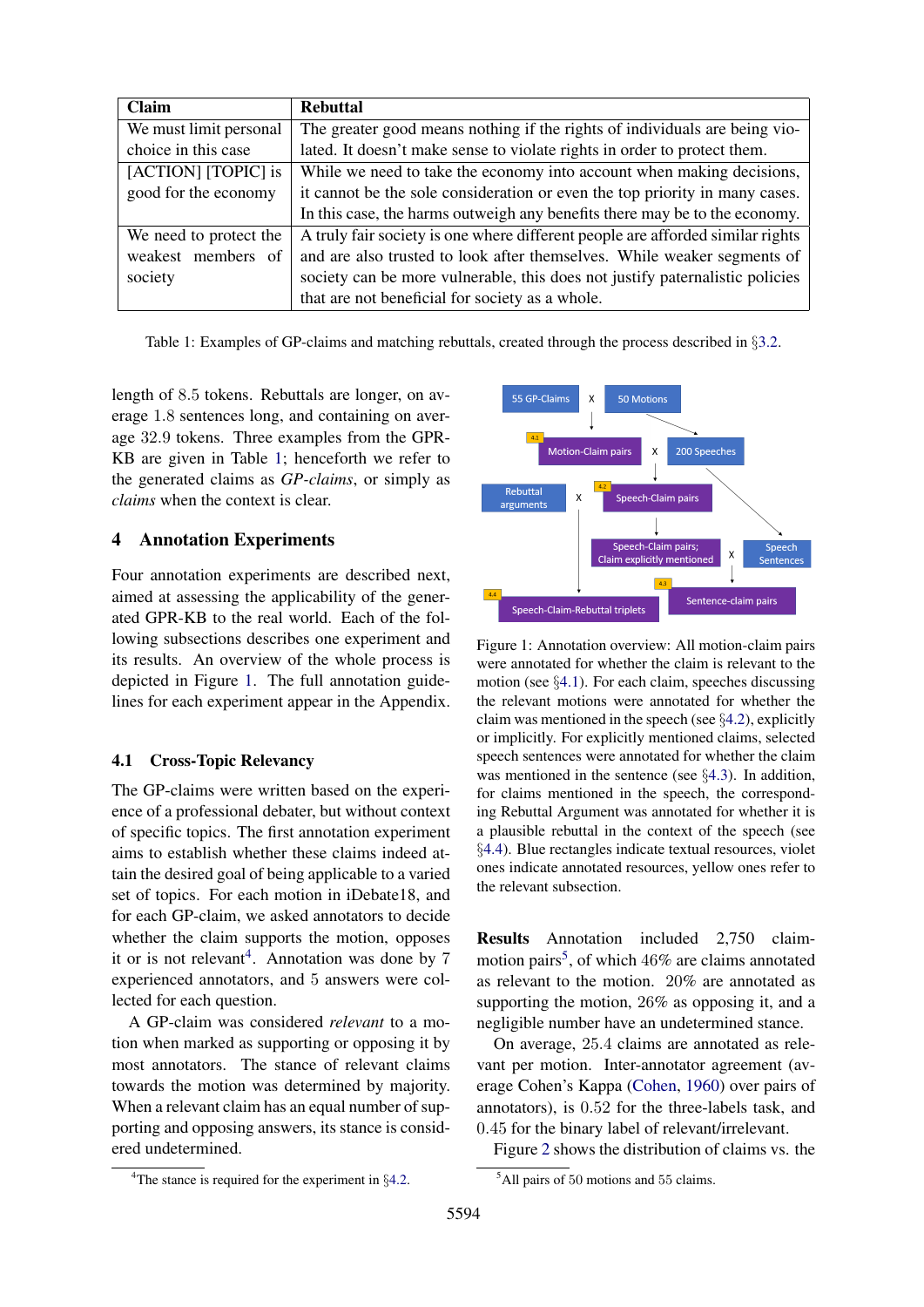<span id="page-4-1"></span>

Figure 2: The distribution of GP-claims vs. the number of motions annotated as relevant.

number of motions annotated as relevant. Of note, many claims are relevant to various motions: 56% (sum of the four right-most bars) are relevant to at least 20 (out of 50) motions. However, only 5% are phrased in a manner so general that they may be relevant to all 50 motions. An example of such a general claim is *[ACTION] [TOPIC] will harm others*. At the other extreme, the claim *Animals have rights* is labeled as relevant to only 3 motions discussing various animal-related issues: adopting vegetarianism, banning bullfighting and legalizing ivory trade.

The majority of the claims are therefore general enough to be relevant to a substantial portion of the motions, but not so general as to make them trivially relevant to all motions.

## <span id="page-4-0"></span>4.2 Usage in Spoken Content

Having established that GP-claims are potentially relevant to many motions, the question still remains of whether or not they are actually commonly made by people debating these motions. This is a crucial point for using them as a basis for generating a rebuttal-response.

To assess this, annotators were shown speeches from iDebate18, alongside a matching list of GPclaims determined to be relevant in the previous stage. Specifically, claims annotated as supporting a motion were shown for speeches in which the speaker is arguing in favor of that motion, and vice versa. To allow for a greater number of potential claims, those which at least 2 annotators considered relevant (rather than 3) were included. Claims with an undetermined stance were excluded.

Speeches were presented in both audio and text formats, and annotators were allowed to choose between listening, reading or both. They then had to determine whether each claim is mentioned in the speech *explicitly*, *implicitly* or not at all. The number of claims presented for each speech was limited to 20; in case a larger number was determined to be relevant, the question was split into chunks of 20 claims.

In total, 3,246 claim-speech pairs required annotation, almost four times more than the corresponding annotation included in iDebate18. Annotation was done using the *Figure-Eight*<sup>[6](#page-4-2)</sup> crowdsourcing platform, with 10 annotators per question. Clearly, this is a challenging task for the crowd, and hence a selected group of 22 annotators was used. Selection was based on their past performance on other tasks done by our team.

To further validate the annotation, the list of claims presented for each speech included claims for which the correct label was known a-priori. These include claims annotated in the previous experiment as irrelevant for the motion, for which it is assumed that the correct label is "not mentioned". In addition, annotation was done in batches. Claim-speech pairs for which unanimous answers were obtained in earlier batches were included in newer ones, with the correct label assumed to be this unanimous answer.

A claim is considered *mentioned* in a speech if a majority labeled it as mentioned (i.e. summing up implicit and explicit answer counts). Otherwise it is considered as *not mentioned*. A mentioned claim is *explicit* in the speech if its explicit answers count strictly exceeds its implicit answers count. Otherwise, it is considered *implicit*.

Results 41% of claim-speech pairs were labeled as mentioned (7% explicit and 34% implicit). On average, each claim is explicit in 4.3 speeches, and implicit in 17.6 speeches.

Pairwise inter-annotator agreement is 0.37 when considering two labels: mentioned or not. The average error rate of all annotators, on questions with a prior known answer, is 7%, suggesting a relatively high-quality annotation.

The *prior* of a claim is defined as the number of speeches in which it was found to be mentioned, divided by the number of speeches in which it was labeled. Figure [3](#page-5-1) depicts the percentage of claims vs. their prior, separately for explicit and implicit mentions. Some claims are never mentioned in any speech: 20% are never mentioned explicitly and ∼10% are not mentioned at all, not even implicitly. Note that for the most part, claims

<span id="page-4-2"></span><sup>6</sup><www.figure-eight.com> (formerly CrowdFlower).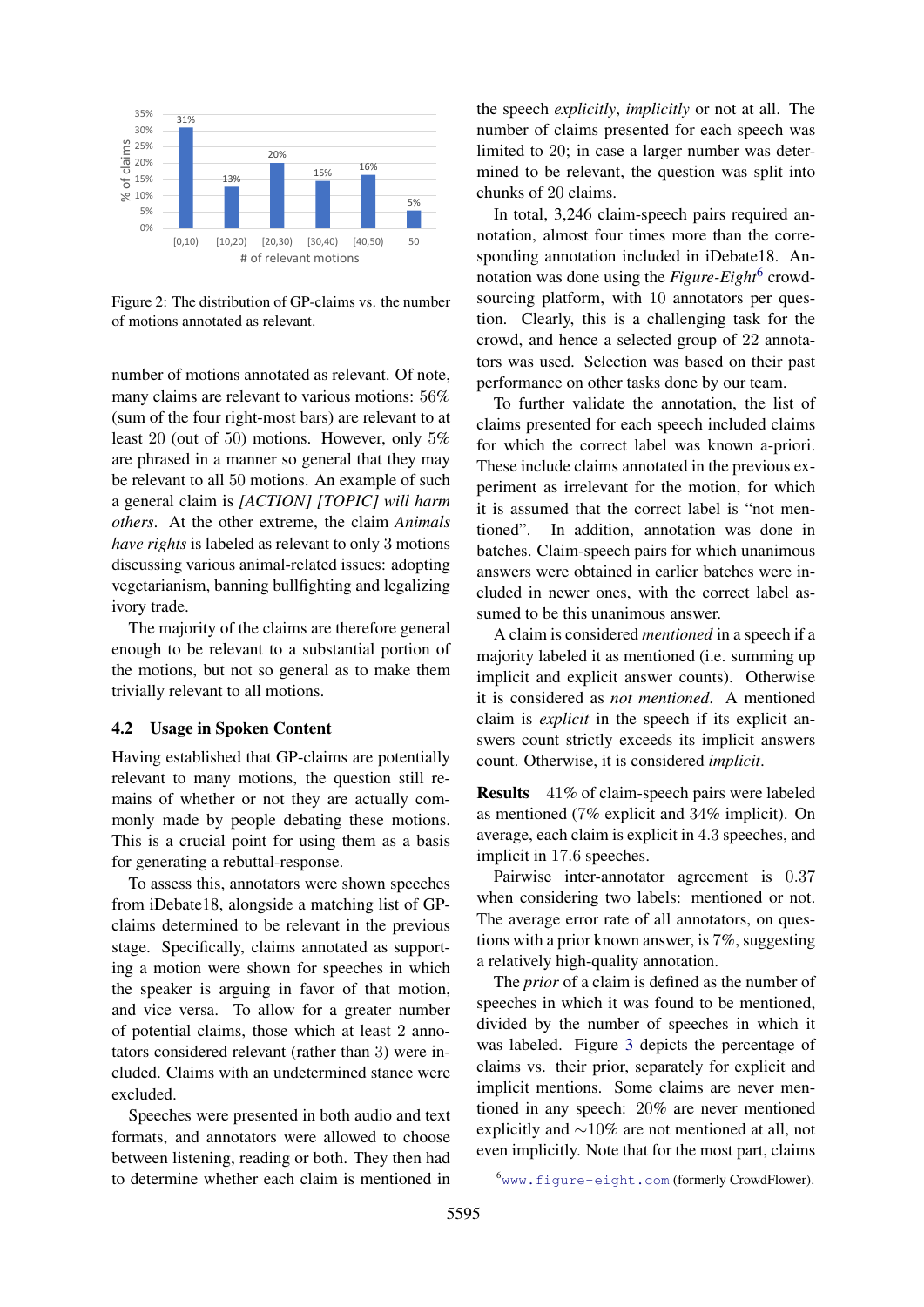are mentioned in less than half of the speeches for which they may be relevant.

In conclusion, the results suggest that GPclaims are often used in spoken content discussing various topics, and that this is not due to a small subset of trivial claims. Rather, most claims appear at least once, but usually in no more than half of the speeches for relevant motions.

These properties make automatic detection of these claims in speeches an interesting and challenging task.

Comparison to iDebate18 Table [2](#page-5-2) compares the results of this annotation to that of iDebate18, which contains topic-specific claims annotated for the same set of speeches<sup>[7](#page-5-3)</sup>.

Surprisingly, topic-specific claims are no more likely to occur in speeches discussing that particular topic. Moreover, the larger number of potential GP-claims leads to a higher absolute number of mentions, to the extent that – in contrast with iDebate18 – all speeches include at least one mention. Hence, the GPR-KB augments the iDebate18 dataset, both by increasing the number of claims that are to be sought in a speech, and by suggesting claims to speeches for which iDebate18 does not contain any.

<span id="page-5-2"></span>

| Speech stat.   | <b>GP-claims</b> | iDebate18 |
|----------------|------------------|-----------|
| Coverage       | $100\%$          | 86.5%     |
| Avg. Mentions  | 6.7              | 1.8       |
| Avg. Potential | 16.2             |           |

Table 2: A comparison of GP-claims and topic-specific iDebate claims annotation. Coverage is the percentage of speeches with at least one claim annotated as mentioned. Avg. Potential is the average number of possibly relevant claims per speech, and Avg. Mentions is the average number of claims annotated as mentioned.

#### <span id="page-5-0"></span>4.3 Where was it said?

A straightforward approach to determining whether a claim was mentioned in a speech is to go over its sentences, one by one, and decide whether the claim is equivalent to a sentence or implied by it, as indeed is done in [Mirkin](#page-9-2) [et al.](#page-9-2) [\(2018\)](#page-9-2). This is a challenging task since, as described above, most mentions are implicit. In many cases one can not point to a single sentence

<span id="page-5-1"></span>

Figure 3: The distribution of GP-claims vs. speech prior (the percentage of labeled speeches in which a claim is mentioned), for explicit or implicit mentions.

mentioning the claim, as the claim is implied by the general stance of the speaker.

Even when a sentence does imply a claim, automatically inferring that may be hard. For example, for the motion *We should end cheerleading*, a relevant opposing claim is *Ending cheerleading limits personal choice*. We identified a sentence implying it, *The only clear moral system we can derive is one in which we value individual preference*, yet it seems hard to deduce this automatically without considering the surrounding context which clarifies that the argument is about personal choice.

An annotation task for identifying *where* a claim was mentioned is considerably more difficult than the aforementioned annotations. Determining ground truth is far from trivial, as annotators may point to different sentences within the same argument as being the location of the claim.

Nonetheless, such information seems a valuable part of a GPR-KB. To provide at least a partial solution, we annotated claim-sentence pairs directly, asking whether the claim is mentioned within the sentence. Algorithms developed on such data can then predict a claim as mentioned in a speech when it is mentioned in one of its sentences. This form of annotation is simple and facilitates easier collection of a large number of labels. To enable research in this direction, such annotations were performed both for GP-claims and, since none are provided in iDebate18, for claims from iDebate.

A careful selection of pairs to annotate is required since there are too many pairs for a comprehensive labeling, and sampling at random would rarely yield a pair such that the claim is mentioned in the sentence. Thus, we limited annotation to claims which were labeled as mentioned explicitly (and assumed all iDebate claims to be

<span id="page-5-3"></span><sup>7</sup>Available answers in iDebate18 are *mentioned* or *not mentioned.*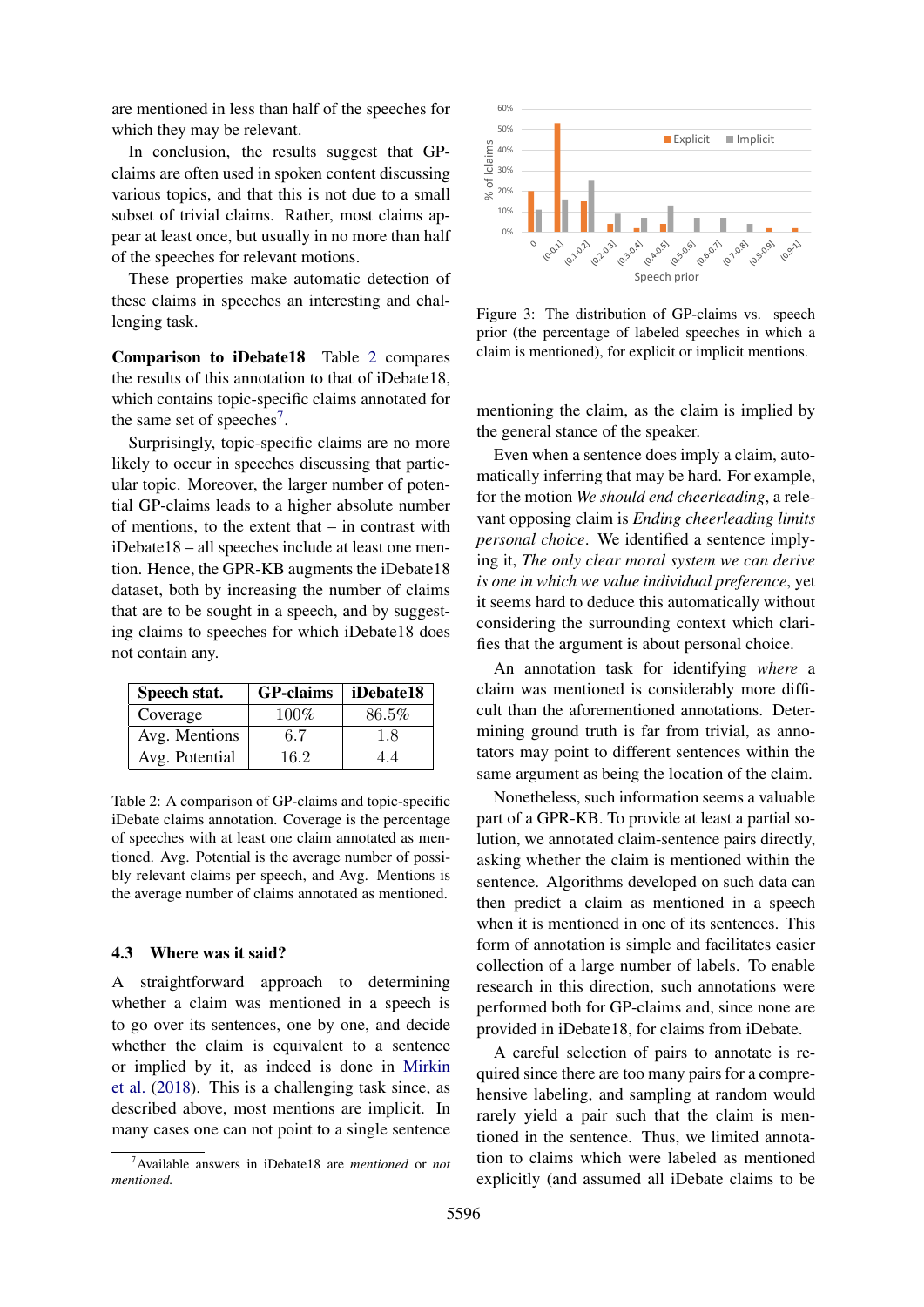so), and paired them only with sentences which are somewhat similar to them (based on word2vec, [Mikolov et al.,](#page-9-18) [2013\)](#page-9-18). Annotation was again done by 10 crowd annotators.

Results Annotation included 4,271 GP-claim and sentence pairs and 2,164 iDebate-claim and sentence pairs, with a similarity of at least 0.5 and 0.7 (resp.) between claim and sentence. The usage of general crowd required some quality control. Annotators not meeting one or more of the following criteria were removed, along with their answers: Answer at least 10 questions; have at least 5 common answers with 3 different peers; have average agreement with peers  $\geq 0.2$ .

The resulting inter-annotator agreement was 0.55 for GP-claims and 0.46 for iDebate claims. Considering only pairs with at least 5 remaining answers, after filtering out annotators as described above, 20% of the GP-claims-sentence pairs were annotated as a match (and 17% of iDebate pairs).

## <span id="page-6-0"></span>4.4 Validity of Rebuttal Arguments

Recall that rebuttal arguments in the GPR-KB were written without any specific contexts in which they are to be used. Hence, even if the claim they respond to is indeed mentioned in a speech, it is not clear whether the pre-written rebuttal would consist a plausible rebuttal response to the speech.

We assessed the effectiveness of the rebuttal arguments using a two-step procedure. First, as in §[4.2,](#page-4-0) annotators were shown a speech and a claim, and determined whether the claim is mentioned in the speech. Then, if they marked that claim as mentioned, its pre-written rebuttal was shown, and they were asked whether it is a plausible response to the mentioned claim *in the context of the speech*.

This two-step annotation procedure was chosen for three reasons. First, requiring annotators to assess whether a claim is mentioned in a speech motivates them to review its content again and locate the relevant parts in which the claim is expressed. Second, it prevents irrelevant answers from those who do not think that the claim is mentioned in the speech. Finally, asking again about a claim's mention enables result validation, when the answer is known a-priori with high confidence. Specifically, claims for which the annotation is unanimous were used for this purpose.

For each claim, we annotated two randomly sampled speeches mentioning it. This amounted to 103 rebuttal-speech pairs, since not all 55 GP-

claims were mentioned in two speeches. We relied on the same group of crowd annotators who took part in the previous experiment, and once again required 10 answers for each question.

Results Measuring agreement using Cohen's Kappa in this scenario is problematic. First, the label distribution is very biased: If rebuttal arguments are always plausible responses, then the correct answer is always yes. Any deviation from that will greatly reduce the score, making it an illfitting measure for such data [\(Jeni et al.,](#page-9-19) [2013\)](#page-9-19). Second, the small number of questions leads to many annotator-pairs whose set of common questions, on which this score is computed, is rather small. This makes the computation unstable, since when averaging over all pairs, such small intersections contribute as much as the large ones.

Instead, looking at the majority annotation for each rebuttal argument, we observed that in 87% of the cases it indicates that the rebuttal is plausible. This suggests that regardless of whether annotators agree with one another, they tend to agree that the rebuttal is usually plausible. Moreover, computing the average kappa between annotators and the majority annotation, and considering only those annotators who answered at least 20 questions, yields 0.47. This value for such biased data, alongside an average error rate of 4% on the questions with known answers, suggests that the annotation is of reasonable quality.

Analysis The results above show most rebuttals are appropriate in the vast majority of contexts. We therefore decided that continuing with this costly annotation is not needed. Furthermore, manual analysis of cases in which the rebuttal was unanimously found inappropriate showed this stemmed from the rebuttal being inappropriate for the topic, rather than a specific speech. For example, when discussing goal-line technology, in response to the claim *"introducing goal-line technology will lead to greater problems in the future"*, the pre-written rebuttal is *"Governments have an obligation to their citizens in the here and now. The better off society is today, the more resources we will have to make the future better when it comes"*. Such a response makes several assumptions which are clearly violated here, such as the involvement of government. Thus, further validation of rebuttals may benefit from first verifying their relevancy to the topic.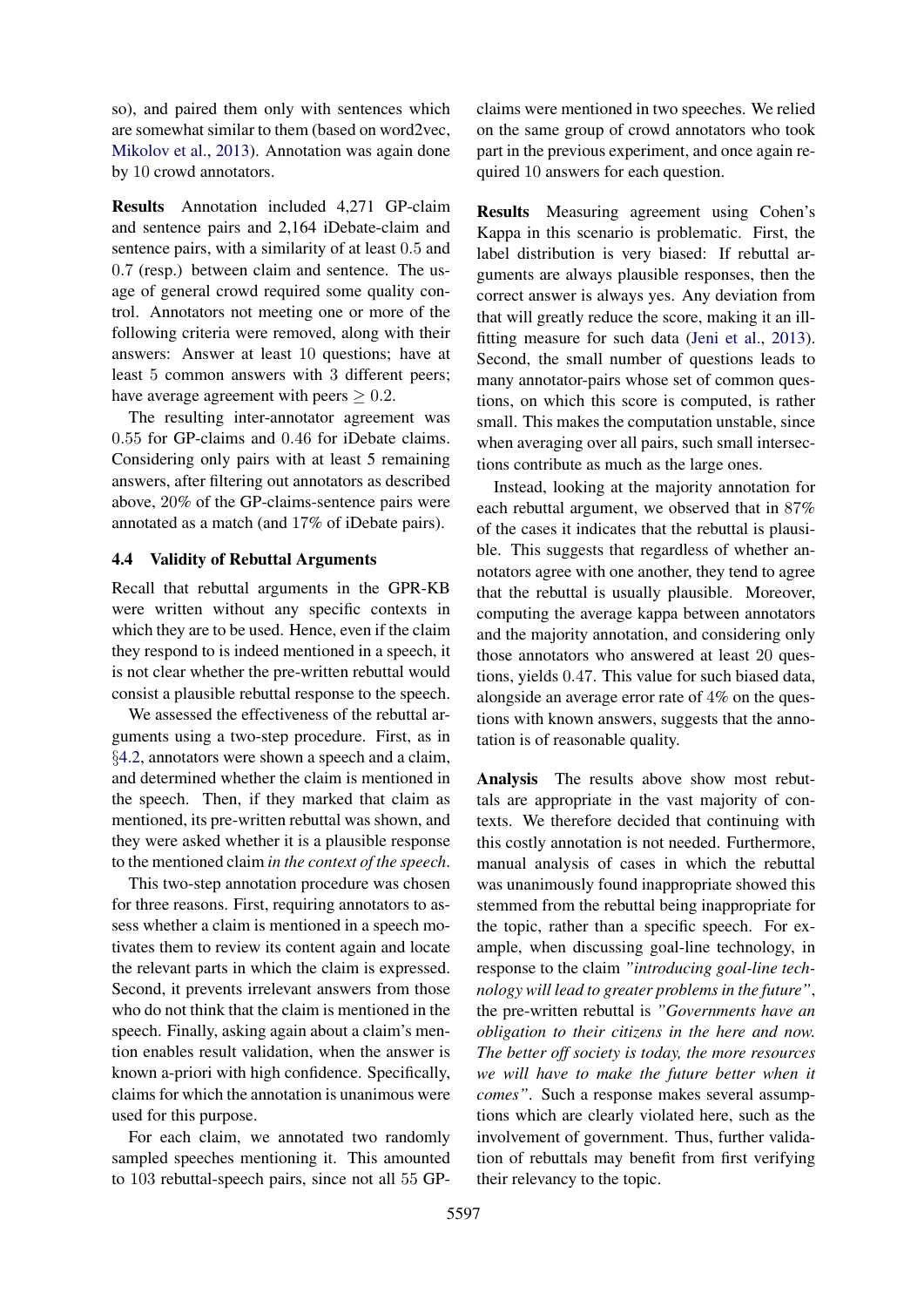## 4.5 The GPR-KB-55 Dataset

The annotation results show that it is possible to construct a concise set of general claims, such that in most speeches at least one of them will come up. Furthermore, they show that a rebuttal to these claims can be authored independently of the specific motions and speeches, while nonetheless being a plausible response in their context. Table [3](#page-7-1) summarizes the statistics for the pair-annotation experiments. The resulting dataset is freely avail-

<span id="page-7-1"></span>

| <b>Annotation</b>   | # pairs | # positives |
|---------------------|---------|-------------|
| Motion – GP-claim   | 2,750   | 1,265       |
| $Speech - GP-claim$ | 3,246   | 1,491       |
| Sentence – GP-claim | 4,271   | 854         |
| Sentence-           |         |             |
| iDebate claim       | 2,164   | 368         |

Table 3: Summary of annotation experiment results. Positive pairs are those in which a majority of the annotators indicated that the claim is relevant (motion) or mentioned (speech, sentence).

able, and is one of the main contributions of this work $8$ . We name the new dataset GPR-KB-55.

#### <span id="page-7-0"></span>5 Detecting claims in speeches

Next, we establish baseline results for determining whether a GP-claim is mentioned in a speech, and compare them to results obtained for iDebate claims. For a fair comparison of the two data sources, we assume for both prior knowledge as to which claims are relevant for a motion, as well as their stance towards it. Hence, we take the labeling of GP-claims to motions (described in §[4.1\)](#page-3-4) as given. The following algorithms are considered:

word2vec The best performing baseline of [Mirkin et al.](#page-9-2) [\(2018\)](#page-9-2) utilizes a detailed description of each iDebate claim, comprised of several sentences. It examines the speech sentence by sentence, and for each sentence computes its tf-idf weighted word2vec (*w2v*) similarity to the detailed claim description. A claim is then scored by taking the maximum over all claim-sentence similarity scores. We use this method (*w2v-i18*) as a baseline for the GP-claims as well, yet sentences are scored by their similarity to the GP-claim text, since no detailed topic-specific description exists. The latter is referred to as *w2v-GP-claims*. For

<span id="page-7-2"></span><sup>8</sup>[https://www.research.ibm.com/haifa/](https://www.research.ibm.com/haifa/dept/vst/debating_data.shtml) [dept/vst/debating\\_data.shtml](https://www.research.ibm.com/haifa/dept/vst/debating_data.shtml)

comparison, we repeat the experiment using only the iDebate claim texts (*w2v-i18-claims*).

Bert Recently, the Bert architecture [\(Devlin](#page-9-20) [et al.,](#page-9-20) [2018\)](#page-9-20) has proven successful on similar tasks, and we provide its results as an additional baseline. Specifically, we select at random 80% of the motions as an ad-hoc train set, and the remainder as a test set (*bert-test*). Bert was trained on labeled claim-sentence pairs corresponding to motions from the train set, in two settings, considering: (i) GP-claims (∼3K pairs) – *bert*, and (ii) both GP-claims and iDebate claims (almost 5K pairs) – *bert+*. In inference, given a claim and a speech, sentences semantically similar to the claim (as in §[4.3\)](#page-5-0) are scored by the fine-tuned network. Their maximum is the outputted claim-speech score.

Prior One important difference between GPclaims and iDebate claims is that the same GPclaim can (and does) appear across different motions and speeches. Specifically, given a training set, the a-priori probability that a GP-claim will be mentioned in a speech can be computed. Then, test claims are scored with their computed a-priori probability *without considering the text of the speech*. This baseline is referred to as *prior*.

Results Figure [4](#page-8-0) plots precision-recall curves comparing claim detection baselines over iDebate claims and GP-claims. As observed by [Mirkin](#page-9-2) [et al.](#page-9-2) [\(2018\)](#page-9-2), *w2v* works best when given a detailed iDebate claim description. Without it, performance is comparable for the two claim sources, and is rather poor for both. *Prior* results were obtained by using a leave-one-motion-out cross validation: at each fold a single motion is left out and the others are used for training. Its precision-recall curve shows that when considering these statistics, it presents a challenging baseline.

To compare the *bert* baseline to others, the precision-recall curves for both *prior*[9](#page-7-3) and *w2v* were computed over speeches from *bert-test*. As shown in Figure [5,](#page-8-1) while *bert* clearly outperforms *w2v*, it nonetheless does not reach the *prior* baseline. The additional data provided in training to *bert+* does not help.

Note that this comparison is between methods which are derived from different types of data. Here *bert* is trained only on explicitly-mentioned claims, with respect to (ostensibly) semantically

<span id="page-7-3"></span> $9^9$ Here, a-priori probabilities were computed on all motions not in *bert-test*, then applied to motions of *bert-test*.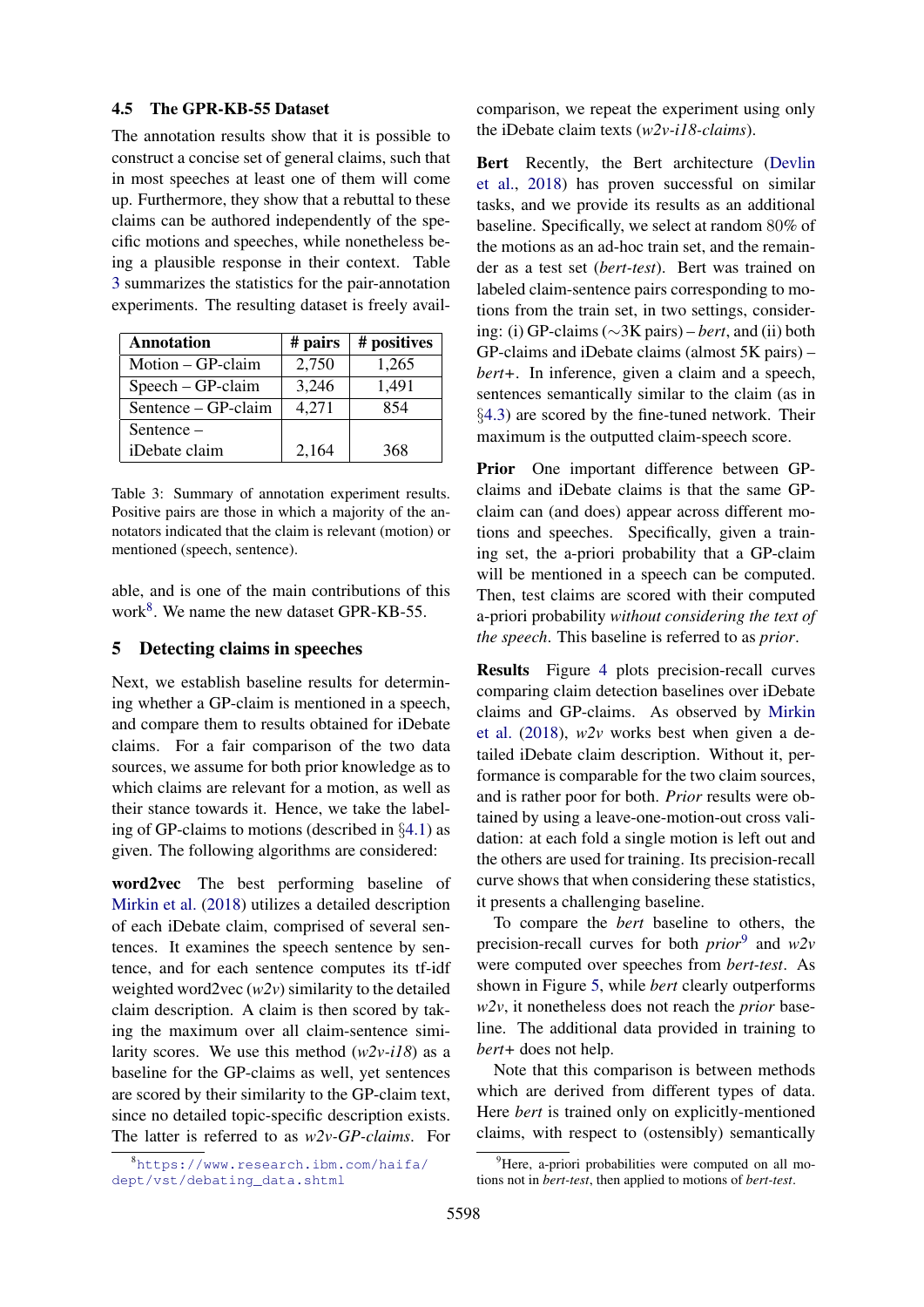<span id="page-8-0"></span>

Figure 4: Precision-Recall curves for the matching of GP-claims and iDebate claims to all 200 speeches.

<span id="page-8-1"></span>

Figure 5: Precision-Recall curves for matching GPclaims to speeches, for *bert-test* (20% of motions).

similar *sentences*. On the other hand, the *prior* baseline is computed based on all claims, and their annotation w.r.t. *the entire speech*. This may be part of the reason why *bert*, which has proven to be successful on many NLP tasks, here achieves lower performance than this simple baseline.

Analysis Although *prior* seems like a strong baseline in terms of precision and recall, it is probably not a desired solution by itself, since it simply produces high probability responses regardless of the rebutted content. For example, among its top-20% predictions, precision is 83% and recall is 40%, yet they include only 22% of available GPclaims. Moreover, 77% of these top-20% are the same 5 claims. This reflects a property of the data: there are a few claims which are relevant to many motions, and are also implicitly mentioned in most speeches. Detection algorithms should be aware of this property, and account for it when evaluating performance. At the same time, a claim's acceptance prior can be useful for inference. For example, it could be combined with other data in a more sophisticated algorithm, or could direct the parameter choice of such an algorithm.

#### 6 Conclusions and Future Work

We presented the problem of producing a rebuttal response to a long argumentative text. This task is especially challenging when the discussed topic is not known in advance, and, accordingly, potential responses are not readily available.

Toward the goal of addressing this problem we constructed a multi-layered dataset: (i) A Knowledge base of GP-claims and corresponding rebuttal arguments, which are shown to be applicable for a wide variety of topics; (ii) A mapping of these claims to motions of iDebate18 in which they might be applicable; (iii) An annotation of the stance of applicable claims; (iv) An annotation for which claims are actually mentioned in relevant speeches, and whether they are mentioned explicitly or implicitly; (v) For explicitly mentioned claims, a (partial) annotation of which sentences imply them and which do not.

In addition, we presented baselines for the related Listening Comprehension task, suggesting that this is a complicated problem. Using state-ofthe-art sentence embedding yielded an F1-score of 0.64, while trivially taking the claim with the highest prior to be mentioned scored  $0.78^{10}$  $0.78^{10}$  $0.78^{10}$ . This suggests that careful evaluation is required.

While baselines are provided only for detecting GP-claims in spoken content, future work should aim to solve the problem as a whole - either by developing algorithms that determine relevance and stance of GP-claims to given motions, or by forgoing these stages, and successfully deciding whether a claim was mentioned in a speech, without first focusing on relevant claims.

Our results suggest that GP rebuttal arguments usually work well as a response to speeches in which the matching claim was mentioned. However, this is by no means perfect; and in some 13% of the cases they do not. It is interesting to further identify and understand these cases. By doing so, an automatic system could prefer responses that it identifies as more appropriate. Moreover, understanding such cases can lead to improving the rebuttal arguments themselves.

## 7 Acknowledgments

We thank the anonymous reviewers for their valuable comments, and Hayah Eichler for creating the initial GPR-KB.

<span id="page-8-2"></span><sup>10</sup>Scores computed at the precision-recall intersection.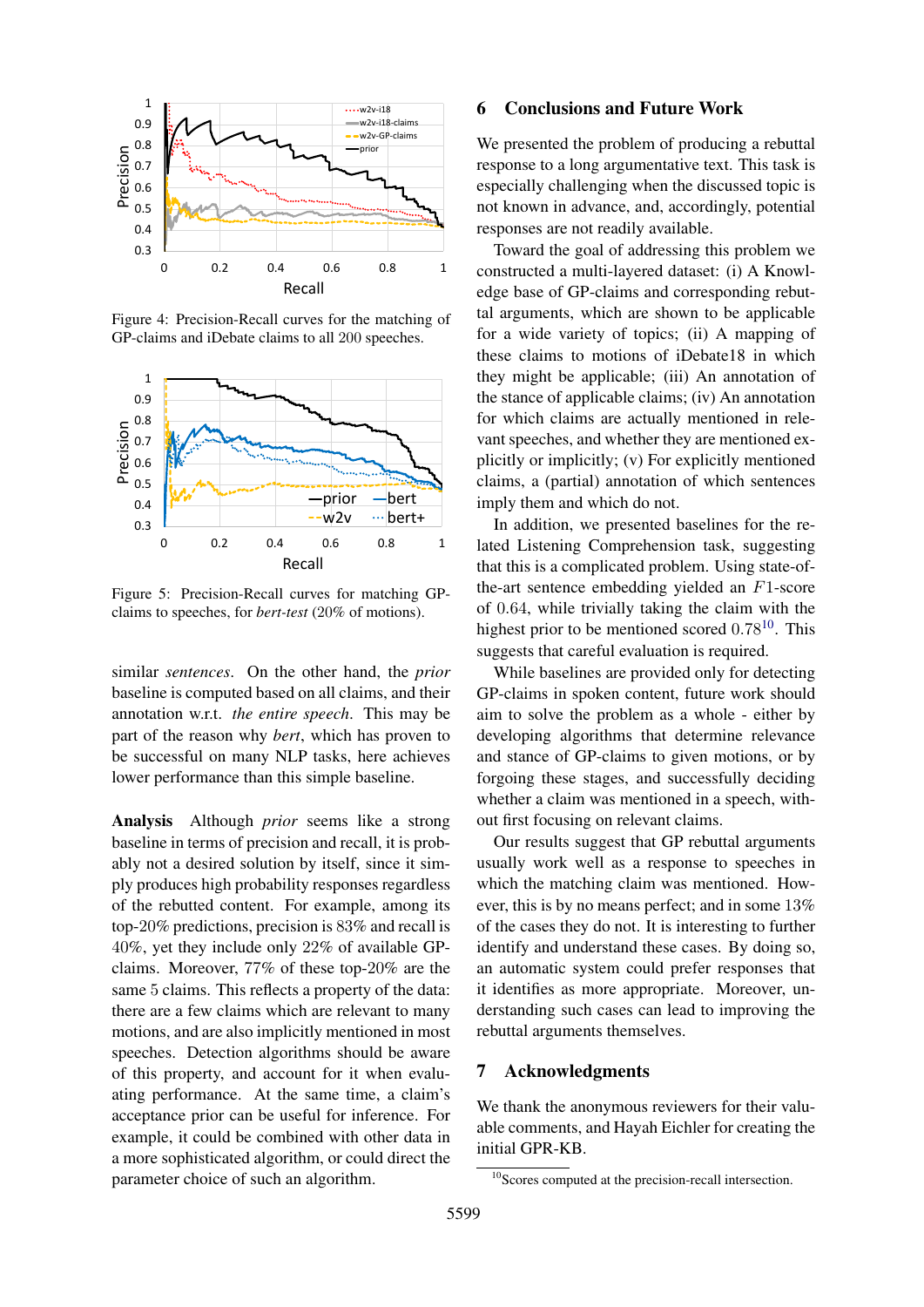#### References

- <span id="page-9-1"></span>Yonatan Bilu, Ariel Gera, Daniel Hershcovich, Benjamin Sznajder, Dan Lahav, Guy Moshkowich, Anael Malet, Assaf Gavron, and Noam Slonim. 2019. [Argument invention from first principles.](https://www.aclweb.org/anthology/P19-1097) In *Proceedings of the 57th Annual Meeting of the Association for Computational Linguistics*, pages 1013–1026, Florence, Italy. Association for Computational Linguistics.
- <span id="page-9-7"></span>Hongshen Chen, Xiaorui Liu, Dawei Yin, and Jiliang Tang. 2017. A survey on dialogue systems: Recent advances and new frontiers. *ACM SIGKDD Explorations Newsletter*, 19(2):25–35.
- <span id="page-9-17"></span>Jacob Cohen. 1960. A Coefficient of Agreement for Nominal Scales. *Educational and Psychological Measurement*, 20(1):37–46.
- <span id="page-9-20"></span>Jacob Devlin, Ming-Wei Chang, Kenton Lee, and Kristina Toutanova. 2018. Bert: Pre-training of deep bidirectional transformers for language understanding. *arXiv preprint arXiv:1810.04805*.
- <span id="page-9-0"></span>Phan Minh Dung. 1995. On the acceptability of arguments and its fundamental role in nonmonotonic reasoning, logic programming and n-person games. *Artificial intelligence*, 77(2):321–357.
- <span id="page-9-16"></span>Xinyu Hua, Zhe Hu, and Lu Wang. 2019. [Argument](https://www.aclweb.org/anthology/P19-1255) [generation with retrieval, planning, and realization.](https://www.aclweb.org/anthology/P19-1255) In *Proceedings of the 57th Annual Meeting of the Association for Computational Linguistics*, pages 2661–2672, Florence, Italy. Association for Computational Linguistics.
- <span id="page-9-15"></span>Xinyu Hua and Lu Wang. 2018. [Neural argument](https://doi.org/10.18653/v1/P18-1021) [generation augmented with externally retrieved evi](https://doi.org/10.18653/v1/P18-1021)[dence.](https://doi.org/10.18653/v1/P18-1021) In *Proceedings of the 56th Annual Meeting of the Association for Computational Linguistics (Volume 1: Long Papers)*, pages 219–230, Melbourne, Australia. Association for Computational Linguistics.
- <span id="page-9-19"></span>László A Jeni, Jeffrey F Cohn, and Fernando De La Torre. 2013. Facing imbalanced data– recommendations for the use of performance metrics. In *2013 Humaine Association Conference on Affective Computing and Intelligent Interaction*, pages 245–251. IEEE.
- <span id="page-9-3"></span>Tamar Lavee, Matan Orbach, Lili Kotlerman, Yoav Kantor, Shai Gretz, Lena Dankin, Shachar Mirkin, Michal Jacovi, Yonatan Bilu, Ranit Aharonov, and Noam Slonim. 2019. [Towards effective rebuttal:](http://arxiv.org/abs/1907.11889) [Listening comprehension using corpus-wide claim](http://arxiv.org/abs/1907.11889) [mining.](http://arxiv.org/abs/1907.11889) *6th Workshop on Argument Mining*.
- <span id="page-9-8"></span>Pierre-Emmanuel Mazaré, Samuel Humeau, Martin Raison, and Antoine Bordes. 2018. [Training mil](http://arxiv.org/abs/1809.01984)[lions of personalized dialogue agents.](http://arxiv.org/abs/1809.01984) In *EMNLP*.
- <span id="page-9-18"></span>Tomas Mikolov, Kai Chen, Greg Corrado, and Jeffrey Dean. 2013. [Efficient estimation of word represen](http://arxiv.org/abs/1301.3781)[tations in vector space.](http://arxiv.org/abs/1301.3781) *CoRR*, abs/1301.3781.
- <span id="page-9-2"></span>Shachar Mirkin, Guy Moshkowich, Matan Orbach, Lili Kotlerman, Yoav Kantor, Tamar Lavee, Michal Jacovi, Yonatan Bilu, Ranit Aharonov, and Noam Slonim. 2018. [Listening comprehension over argu](http://aclweb.org/anthology/D18-1078)[mentative content.](http://aclweb.org/anthology/D18-1078) In *Proceedings of the 2018 Conference on Empirical Methods in Natural Language Processing*, pages 719–724. Association for Computational Linguistics.
- <span id="page-9-10"></span>Elena Musi, Debanjan Ghosh, Mark Aakhus, Smaranda Muresan, and Nina Wacholder. 2017. Building an ontology of (dis) agreement space for argument mining. *SIGDIAL/SEMDIAL 2017 Joint Session on Negotiation Dialog (position paper)*.
- <span id="page-9-9"></span>Andreas Peldszus and Manfred Stede. 2015a. An annotated corpus of argumentative microtexts. In *Proceedings of the First Conference on Argumentation, Lisbon, Portugal, June. to appear*.
- <span id="page-9-13"></span>Andreas Peldszus and Manfred Stede. 2015b. Towards detecting counter-considerations in text. In *Proceedings of the 2nd Workshop on Argumentation Mining*, pages 104–109.
- <span id="page-9-4"></span>Alan Ritter, Colin Cherry, and William B Dolan. 2011. Data-driven response generation in social media. In *Proceedings of the conference on empirical methods in natural language processing*, pages 583–593. Association for Computational Linguistics.
- <span id="page-9-12"></span>Sara Rosenthal and Kathy McKeown. 2015. I couldnt agree more: The role of conversational structure in agreement and disagreement detection in online discussions. In *Proceedings of the 16th Annual Meeting of the Special Interest Group on Discourse and Dialogue*, pages 168–177.
- <span id="page-9-6"></span>Andrew Shin, Ryohei Sasano, Hiroya Takamura, and Manabu Okumura. 2015. Context-dependent automatic response generation using statistical machine translation techniques. In *Proceedings of the 2015 Conference of the North American Chapter of the Association for Computational Linguistics: Human Language Technologies*, pages 1345–1350.
- <span id="page-9-11"></span>Dhanya Sridhar, James Foulds, Bert Huang, Lise Getoor, and Marilyn Walker. 2015. Joint models of disagreement and stance in online debate. In *Proceedings of the 53rd Annual Meeting of the Association for Computational Linguistics and the 7th International Joint Conference on Natural Language Processing (Volume 1: Long Papers)*, volume 1, pages 116–125.
- <span id="page-9-5"></span>Hiroaki Sugiyama, Toyomi Meguro, Ryuichiro Higashinaka, and Yasuhiro Minami. 2013. Opendomain utterance generation for conversational dialogue systems using web-scale dependency structures. In *Proceedings of the SIGDIAL 2013 Conference*, pages 334–338.
- <span id="page-9-14"></span>Henning Wachsmuth, Shahbaz Syed, and Benno Stein. 2018. [Retrieval of the best counterargument with](https://doi.org/10.18653/v1/P18-1023)[out prior topic knowledge.](https://doi.org/10.18653/v1/P18-1023) In *Proceedings of the*